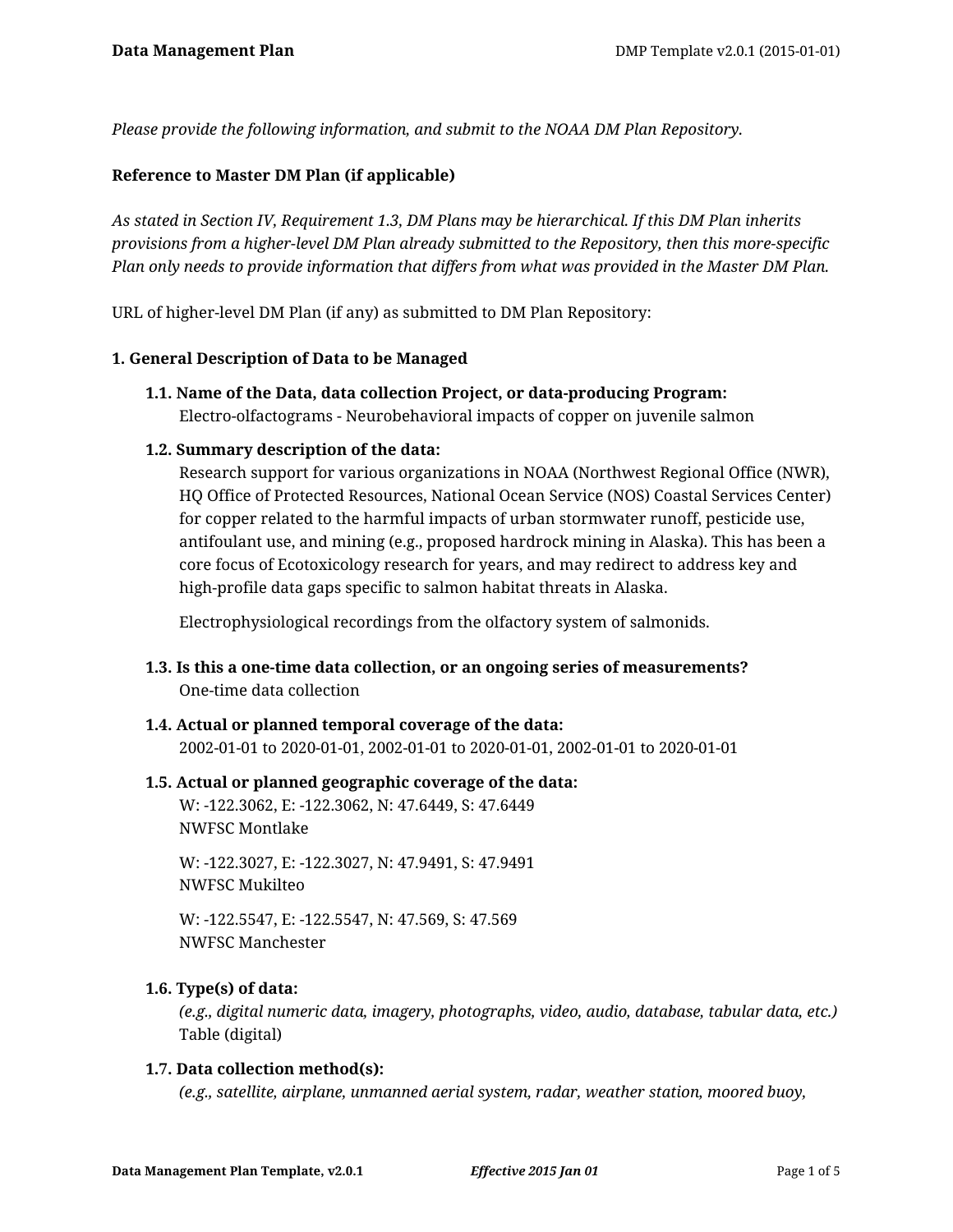*research vessel, autonomous underwater vehicle, animal tagging, manual surveys, enforcement activities, numerical model, etc.)*

#### **1.8. If data are from a NOAA Observing System of Record, indicate name of system:**

**1.8.1. If data are from another observing system, please specify:**

#### **2. Point of Contact for this Data Management Plan (author or maintainer)**

#### **2.1. Name:**

Northwest Fisheries Science Center (NWFSC)

- **2.2. Title:** Metadata Contact
- **2.3. Affiliation or facility:** Northwest Fisheries Science Center (NWFSC)
- **2.4. E-mail address:** nmfs.nwfsc.metadata@noaa.gov
- **2.5. Phone number:** 206-860-3200

#### **3. Responsible Party for Data Management**

*Program Managers, or their designee, shall be responsible for assuring the proper management of the data produced by their Program. Please indicate the responsible party below.*

**3.1. Name:**

David H Baldwin

**3.2. Title:**

Data Steward

#### **4. Resources**

*Programs must identify resources within their own budget for managing the data they produce.*

# **4.1. Have resources for management of these data been identified?**

No

# **4.2. Approximate percentage of the budget for these data devoted to data management ( specify percentage or "unknown"):**

1

## **5. Data Lineage and Quality**

*NOAA has issued Information Quality Guidelines for ensuring and maximizing the quality, objectivity, utility, and integrity of information which it disseminates.*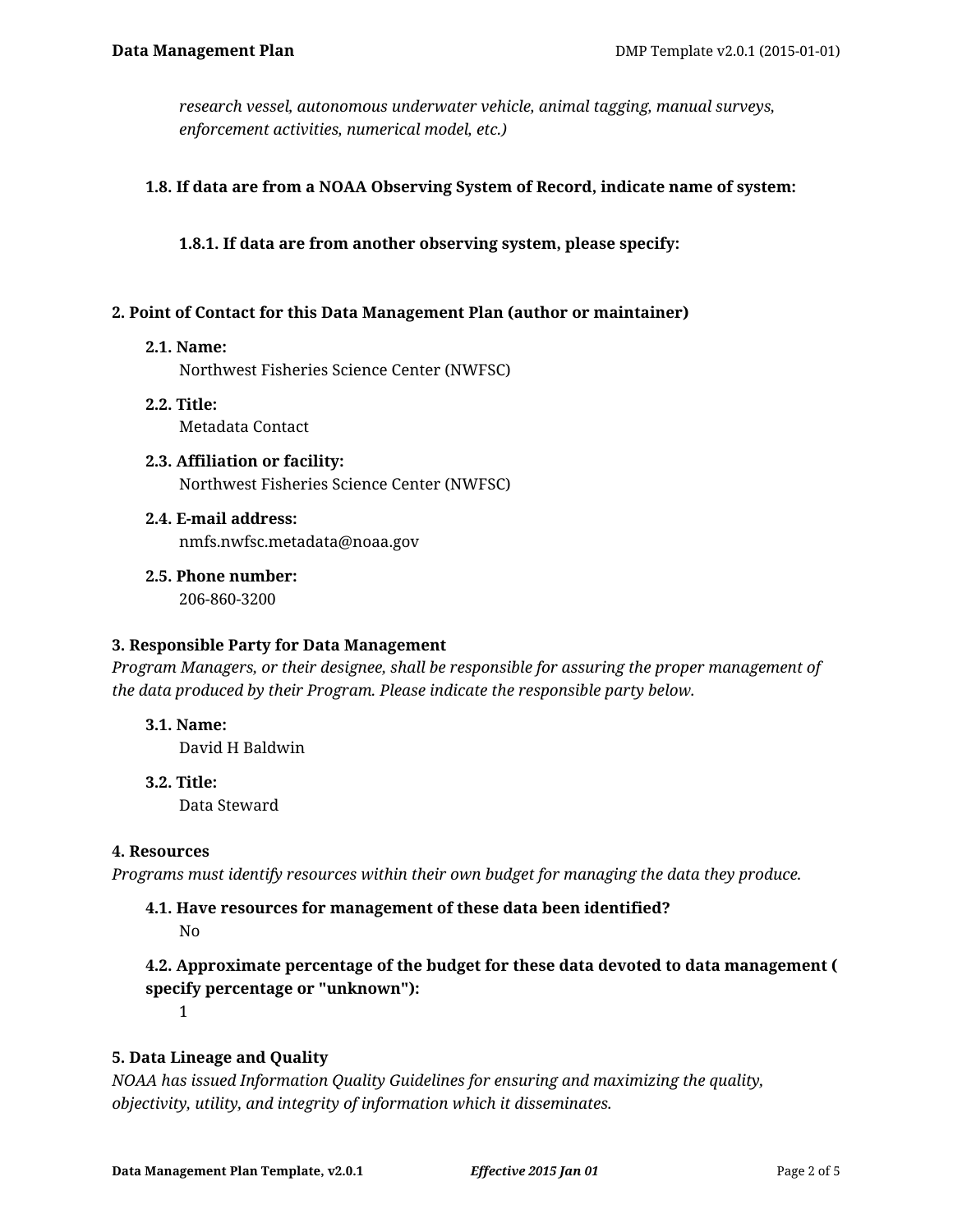## **5.1. Processing workflow of the data from collection or acquisition to making it publicly accessible**

*(describe or provide URL of description):*

Lineage Statement:

Amplitude of olfactory responses to an odor measured.

**5.1.1. If data at different stages of the workflow, or products derived from these data, are subject to a separate data management plan, provide reference to other plan:**

**5.2. Quality control procedures employed (describe or provide URL of description):** Followed established methodological protocol. Obtained multiple odor responses from each fish.

## **6. Data Documentation**

*The EDMC Data Documentation Procedural Directive requires that NOAA data be well documented, specifies the use of ISO 19115 and related standards for documentation of new data, and provides links to resources and tools for metadata creation and validation.*

- **6.1. Does metadata comply with EDMC Data Documentation directive?** No
	- **6.1.1. If metadata are non-existent or non-compliant, please explain:** Missing/invalid information:
		- 1.7. Data collection method(s)
- **6.2. Name of organization or facility providing metadata hosting:** NMFS Office of Science and Technology
	- **6.2.1. If service is needed for metadata hosting, please indicate:**

# **6.3. URL of metadata folder or data catalog, if known:**

https://www.fisheries.noaa.gov/inport/item/17814

# **6.4. Process for producing and maintaining metadata**

*(describe or provide URL of description):*

Metadata produced and maintained in accordance with the NOAA Data Documentation Procedural Directive: https://nosc.noaa.gov/EDMC/DAARWG/docs/EDMC\_PD-Data Documentation v1.pdf

## **7. Data Access**

*NAO 212-15 states that access to environmental data may only be restricted when distribution is explicitly limited by law, regulation, policy (such as those applicable to personally identifiable information or protected critical infrastructure information or proprietary trade information) or by*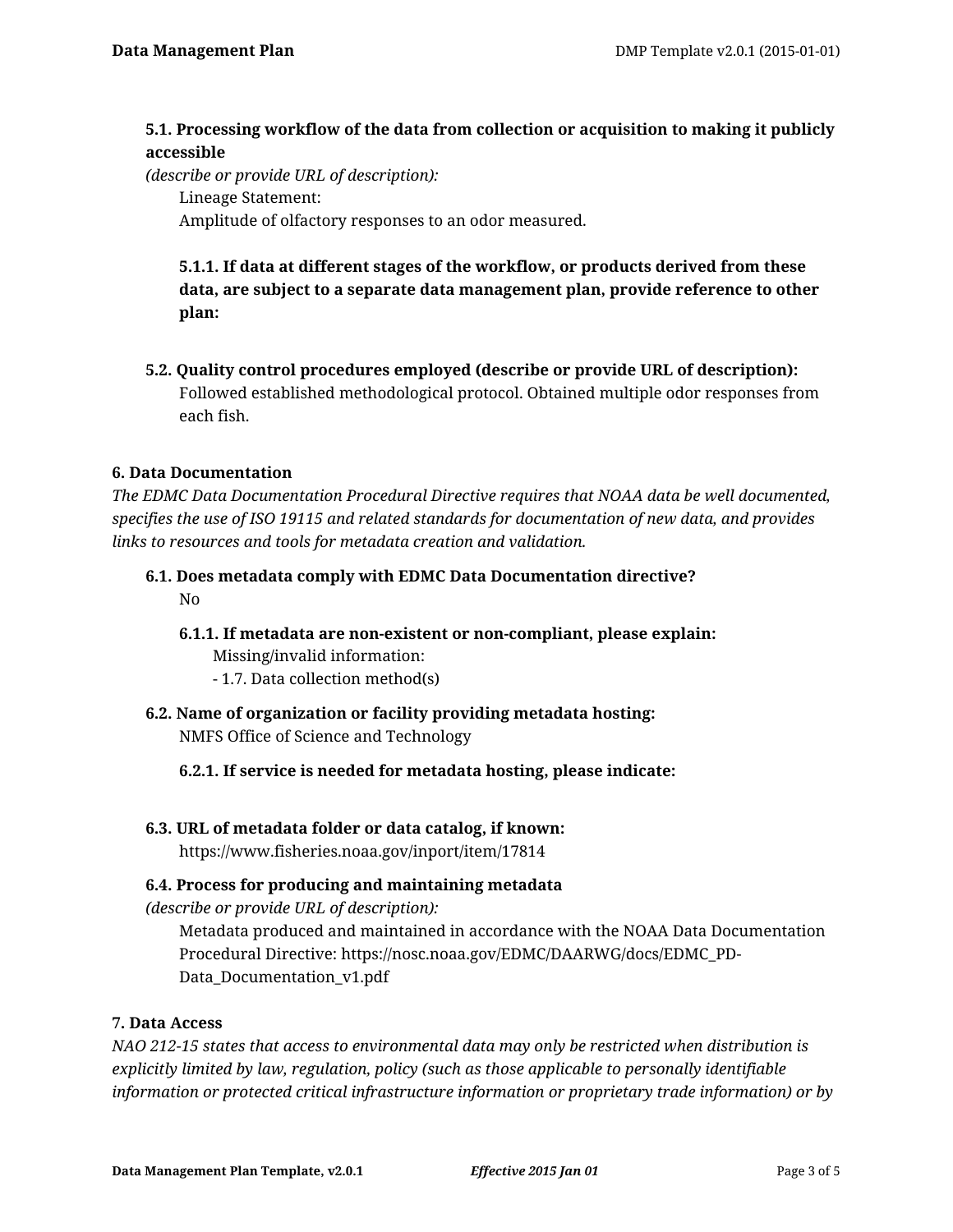*security requirements. The EDMC Data Access Procedural Directive contains specific guidance, recommends the use of open-standard, interoperable, non-proprietary web services, provides information about resources and tools to enable data access, and includes a Waiver to be submitted to justify any approach other than full, unrestricted public access.*

# **7.1. Do these data comply with the Data Access directive?**

Yes

**7.1.1. If the data are not to be made available to the public at all, or with limitations, has a Waiver (Appendix A of Data Access directive) been filed?**

**7.1.2. If there are limitations to public data access, describe how data are protected from unauthorized access or disclosure:**

**7.2. Name of organization of facility providing data access:**

Northwest Fisheries Science Center (NWFSC)

- **7.2.1. If data hosting service is needed, please indicate:** No
- **7.2.2. URL of data access service, if known:**

https://www.webapps.nwfsc.noaa.gov/apex/parr/physiological\_activity/data/page/ https://www.webapps.nwfsc.noaa.gov/apex/parrdata/inventory/tables/table/physiological\_activity

## **7.3. Data access methods or services offered:**

Obtain peer reviewed publication. Contact the lead author of the scientific journal publication containing the referenced data.

**7.4. Approximate delay between data collection and dissemination:**

0 days

**7.4.1. If delay is longer than latency of automated processing, indicate under what authority data access is delayed:**

No Delay

## **8. Data Preservation and Protection**

*The NOAA Procedure for Scientific Records Appraisal and Archive Approval describes how to identify, appraise and decide what scientific records are to be preserved in a NOAA archive.*

# **8.1. Actual or planned long-term data archive location:**

*(Specify NCEI-MD, NCEI-CO, NCEI-NC, NCEI-MS, World Data Center (WDC) facility, Other, To Be Determined, Unable to Archive, or No Archiving Intended)* NCEI\_MD

# **8.1.1. If World Data Center or Other, specify:**